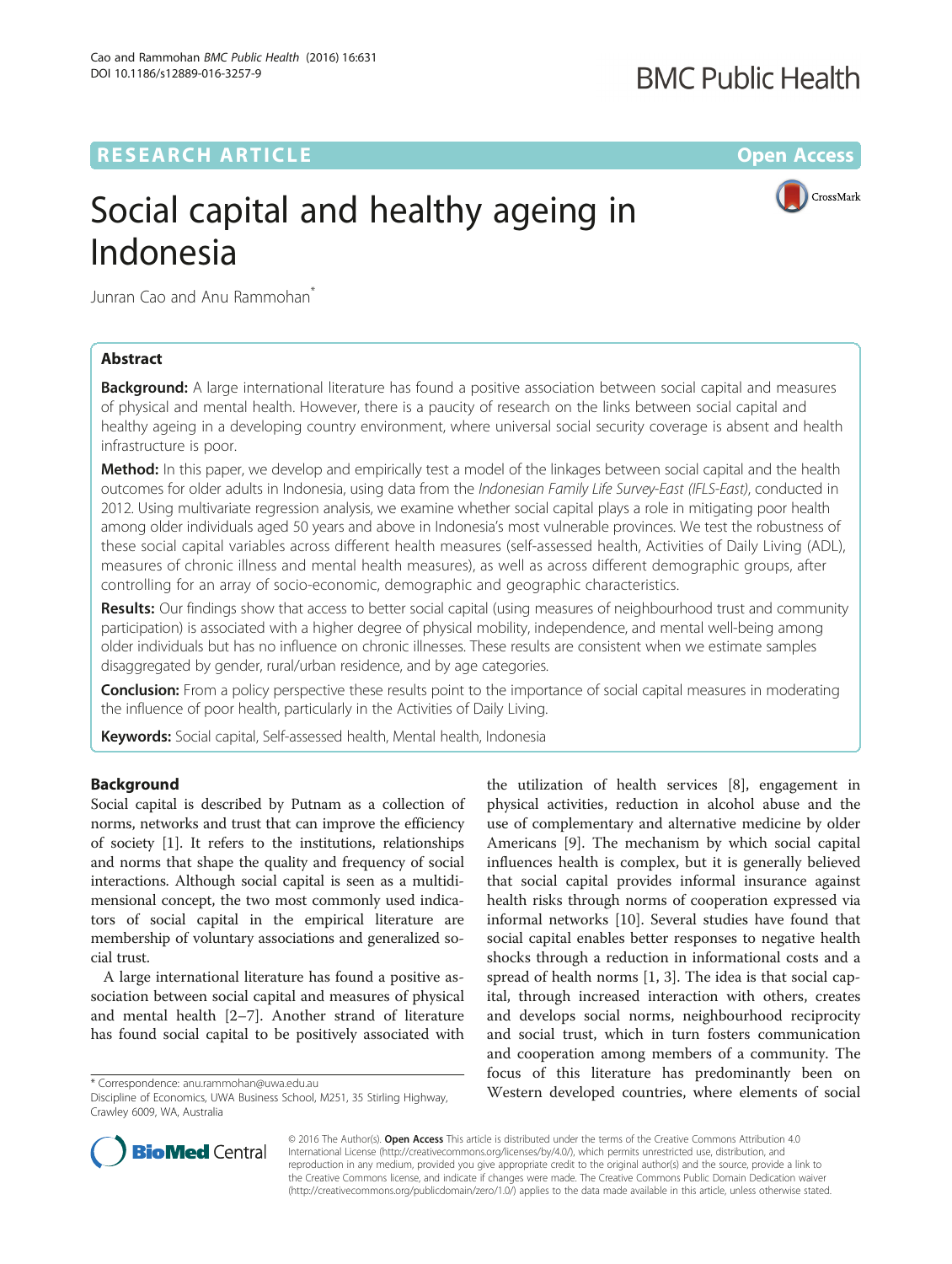capital variables may be better defined, and some measures of social capital such as membership of organisations may be more organised.

It is also important to consider that different measures of social capital may have different impacts depending on the health measure used (self-assessed, mental health, physical or cognitive), or the ways in which social capital is defined and whether accessibility to social capital is easy. Social capital may be associated with better health particularly for older populations, given their greater vulnerability and their greater reliance on social networks. There is however limited evidence of the positive links between social capital and health of older individuals in a developing country context. Indeed much of the recent research linking social capital to the health of older individuals has come from China, where social capital measures are shown to have differential impacts depending on the social capital measure and the health measure used, emphasising the need to take specific contexts into account [[11](#page-13-0)–[13](#page-13-0)]. For example, using data on individuals aged 16–80 years from rural Shandong province, Yip et al. find that the social capital measure 'trust' is positively associated with all three measures of health (self-reported general health, psychological and subjective well-being) [\[12](#page-13-0)]. However, the social capital measure 'membership of social organisations' is found to be statistically insignificant. Norstrand and Xu on the other hand, find no statistically significant associations between social capital measures and the health of older rural residents' health, but the health of older urban Chinese residents is associated with bonding social capital (measured using close ties with family) [\[11](#page-13-0)]. Shen et al. find that self-assessed health is significantly related to access to community associations and perceived help in future [\[13](#page-13-0)]. A recent study from Chile finds that social capital may be an important determinant of mental rather than physical health [\[14](#page-13-0)].

Our research builds on this recent research on social capital and the health of older populations by focusing on Indonesia a middle-income country that has experienced major economic and social transformations and has a less developed set of social protection programs compared to high-income countries. In particular, we develop and test a model of the linkages between social capital and the health outcomes of older adults in Indonesia. Using data from the 2012 Indonesian Family Life Survey-East, our analysis focuses on the seven most vulnerable eastern provinces and contributes to the literature on social capital and health by: (i) Analysing whether access to social capital is associated with good health (using an array of physical and mental health measures) among older individuals aged 50 years and above in a developing country environment; and (ii) Testing the robustness of these social capital variables

across different health measures, including both physical and mental health, as well as across different demographic groups.

Indonesia offers an excellent context to analyse the associations between social capital and health outcomes of older individuals. Despite being one of the fastest ageing populations in the world with a lack of universal social safety nets, poor health infrastructure, reliance on family for old age security, there is limited research from Indonesia linking social capital with health outcomes of older individuals. Previous research from Indonesia on the role of social capital has focused on its influence on industrialisation [[15, 16](#page-13-0)] and physical and mental health [[17\]](#page-13-0) study using the *Indonesian Family Life Survey* datasets from 1993 and 1997. Others such as Arifin et al. have focused on the well-being of the elderly, but not on social capital [\[18](#page-13-0)].

By 2050, Indonesia is expected to have 72 million individuals aged 60 years and above, and will be one of only six countries in the world with over 10 million individuals aged 80 years and above [[19\]](#page-13-0). According to the World Health Statistics, 8.5 % of the Indonesian population is aged 60 years and above, and this figure is expected to increase to 26 % by 2050 [[20](#page-13-0)]. Indonesia's older population is unevenly distributed, with the bulk of the older population living in the more prosperous provinces of East Java, Central Java and West Java. Indonesia has among the largest number of elderly who live in a relatively low-income country with limited oldage income security [[21](#page-13-0)]. Indonesia is experiencing a 'health transition' in which the most prevalent diseases among the elderly are chronic, non-infectious illnesses and injuries rather than acute infectious diseases [\[22](#page-13-0)].

Some of the key challenges facing older persons in Indonesia include the growing incidence of disability, access to appropriate living arrangements, income security and growing demand for health services [\[19\]](#page-13-0). These challenges are compounded due to the limited coverage of the pension program, which means that a significant proportion of older persons feel the need to engage in income-earning activities to meet basic needs. One of the key objectives of the National Plan of Action is to increase the capacity and awareness of families and communities to promote and maintain health in old age.

Individuals have limited access to pensions outside of the public sector and retirement age is relatively low. Government employees are required to retire at age 58 years, while private formal-sector workers retire at 55 years of age. With the exception of the small proportion of older persons who are retired government employees and military personnel are entitled to health coverage (ASKES), the overwhelming majority of older persons have no so such cover [[19\]](#page-13-0). Care arrangements in Indonesia tend to be traditional, with caregiving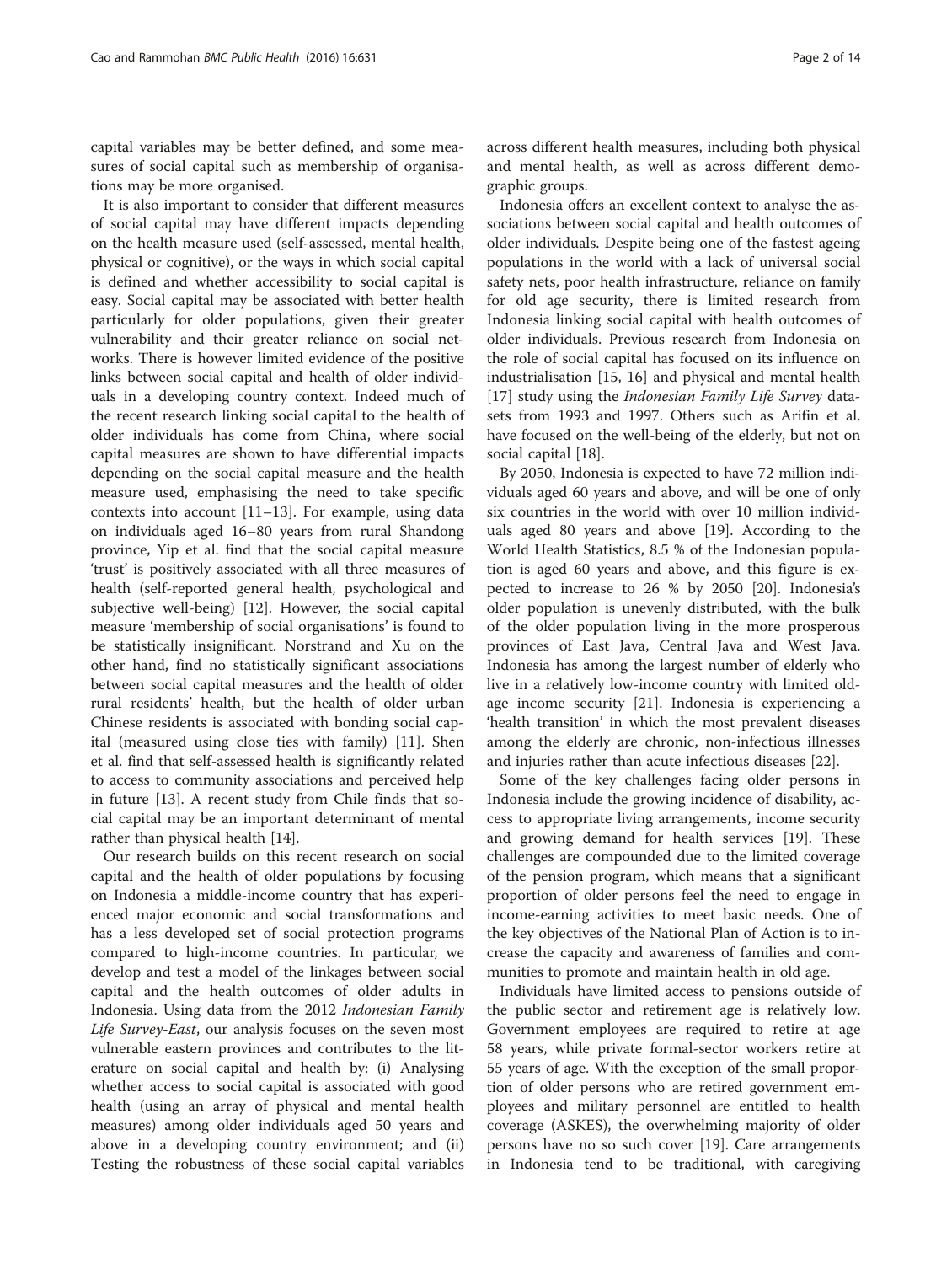responsibility for older persons lying with children and other younger relatives. Under these circumstances, social capital may have a potentially positive role to play on health outcomes and contributing to health aging, thus enabling older individuals to be self-reliant longer.

# Method

The data for this analysis comes from the *Indonesian* Family Life Survey-East (IFLS-East), conducted in 2012. The IFLS-East 2012 is a large-scale multi-topic household and community survey of living conditions that was conducted to cover the eastern provinces in Indonesia. It is based on the Indonesian Family Life Survey (IFLS), fielded by the RAND Corporation in collaboration with Survey Meter. The data has information on individuals, their households, the communities in which they live as well as the health and education facilities in those communities. The dataset is publicly available and can be obtained free of cost upon registration from RAND Corporation's website [\(http://www.rand.org/labor/FLS/](http://www.rand.org/labor/FLS/IFLS/ifls-east.html) [IFLS/ifls-east.html\)](http://www.rand.org/labor/FLS/IFLS/ifls-east.html).

The survey was administered in 2012 to around 10,000 individuals from some 2500 households living in 99 communities (enumeration areas) that are spread over seven provinces in the eastern part of Indonesia. These seven provinces include Nusa Tengarra East, Kalimantan East, Southeast Sulawesi, Maluku, Maluku North, West Papua and Papua. Booth and Hill et. al's studies have shown that households in the Eastern provinces tend to be both poorer in financial resources as well as less developed in other respects than those in the Western part of Indonesia [\[23](#page-13-0), [24](#page-13-0)].

The dataset contains detailed information on a wide range of demographic, economic, labour market and social characteristics of households. It also includes several measures of health, household expenditure on consumption and health expenditures, access to health care facilities and the availability of public insurance. Our sample consists of 1226 individuals aged 50 and above in 2012. It is important to stress that our choice of age 50 to study older individuals is reasonable in the current context. Firstly, the focus of our research is on healthy ageing, which encompasses the WHO definition of active ageing to imply not just physical activity or participation in the labour market, but also participation in social, economic, cultural activities. Secondly, this is in keeping with previous research on health of older adults from Indonesia who also define older individuals as those over 50 years [[25](#page-13-0), [26\]](#page-13-0). Finally, the current age for retirement in the private sector is 55 years in Indonesia and it is important to note that our focus is on the more vulnerable Eastern provinces where life expectancy is considerably lower than in Java, Sumatra and Bali. Therefore, the choice of 50 is in keeping with the presence of a much lower proportion of older individuals in our sample. Table [1](#page-3-0) presents the descriptive statistics for all the variables considered in the analyses.

# Measures of health

As discussed above the aim of our analysis is to examine the linkages between health and social capital among older Indonesians. To this end our key dependent variables include measures of physical and mental health. The IFLS-East has several objective and self-assessed health measures and we use (i) Self-assessed health status (SAHS), (ii) Activities of Daily Living (ADL) and (iii) Chronic illnesses for measures of physical health followed by a self-assessed measure of mental health.

# Self-assessed health status (SAHS)

All respondents aged 50 years and above were asked to rate their health. More specifically, respondents were asked: (a) In general, how would you rate your health on the scale from 'very healthy', 'fairly healthy', 'in poor health' to 'very sick'?, and (b) Given your current condition, rank how likely you expect your health to improve in the next 12 months from 'very likely', 'likely', 'unlikely' to 'very unlikely'? Whereas (a) asks respondents to rate their current health, (b) gives a picture of the respondents' future expectation of their health. Using these responses we create two binary measures: SAHS\_1 which relates to 'current health' and SAHS\_2 which refers to 'future health expectations'.

For SAHS\_1, using (a) we combine the categories 'very healthy' and 'fairly healthy' into one category (healthy) and those who reported being 'in poor health' and 'very sick' are categorised as unhealthy, which takes on a value of 1. Similarly, for SAHS\_2, we combine the 'very likely' and 'likely' responses into one category, and the 'unlikely' to 'very unlikely' responses are categorised as being pessimistic towards future health and take on a value of 1. The descriptive statistics in Table [1](#page-3-0) show that more than 40 % of the respondents fall in the 'currently unhealthy' category for SAHS\_1, and 25 % of the sample does not expect their health to improve in future.

Next we include measures of Activities of Daily Living (ADL). The ADL assess functional status as a measurement of the individual's ability to perform activities of daily living independently. The ADL measures include the ability to perform everyday tasks such as feeding oneself, dressing, bathing and using the toilet where individuals are scored for their level of independence in each activity. The complete list of daily activities includes the following activities: the ability to climb stairs, to communicate, to lift water, to bow, squat and kneel, to walk for 1 km and to carry a heavy load for 20 m unassisted or otherwise. For each activity, individual responses can be in one of the following four mutually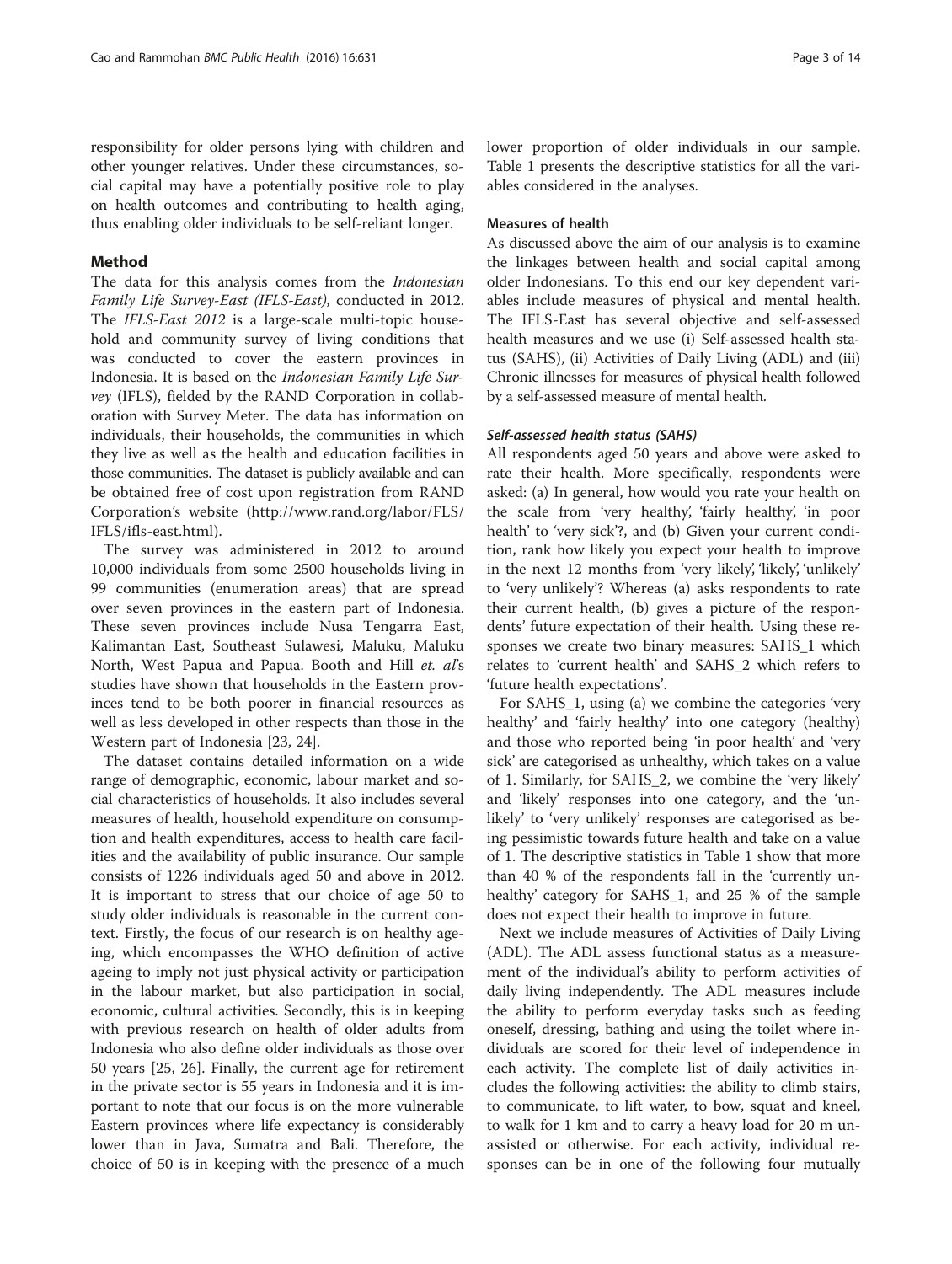#### <span id="page-3-0"></span>Table 1 Descriptive statistics

| Variable description                                                                                         | Mean/Proportion |
|--------------------------------------------------------------------------------------------------------------|-----------------|
| Dependent variables                                                                                          |                 |
| Katz ADL:                                                                                                    | 20.31 %         |
| $0 =$ Require assistance                                                                                     |                 |
| $1 =$ Moderately independent                                                                                 | 35.81 %         |
| $2 =$ Highly independent                                                                                     | 43.88 %         |
| Self-assessment of general health status<br>$(SAHS_1): 1 = Generally$ unhealthy, $0 =$<br>Generally healthy  | 0.41            |
| Self-assessment of future health (SAHS_2):<br>$1 =$ Unlikely to improve, $0 =$ Likely to improve             | 0.25            |
| Chronic illness: hypertension = 1 if diagnosed<br>with hypertension, 0 if otherwise                          | 0.23            |
| Chronic illness $= 1$ if diagnosed with at least<br>one chronic illness, 0 if otherwise                      | 0.32            |
| Self-assessed Mental health $= 1$ if respondent<br>experienced at least one adverse issue, 0 if<br>otherwise | 0.26            |
| Instrumental variable                                                                                        |                 |
| Community conflicts:                                                                                         |                 |
| No violence/conflicts                                                                                        | 39.80 %         |
| Occasional violence/conflicts                                                                                | 49.84 %         |
| More frequent violence/conflicts                                                                             | 10.36 %         |
| Independent variables                                                                                        |                 |
| 50 years old and older                                                                                       | 59.27           |
| Age 50–60 years                                                                                              | 0.65            |
| Aged 61-70                                                                                                   | 0.27            |
| Aged 71 or more                                                                                              | 0.08            |
| Male = $1$ , female = 0                                                                                      | 0.54            |
| Married $= 1, 0$ otherwise                                                                                   | 0.77            |
| $Rural = 1, 0 = urban$                                                                                       | 0.73            |
| Household size                                                                                               | 4.39            |
| DV with $1 =$ disaster occurred in the area<br>within the past five years, $0 =$ otherwise                   | 0.25            |
| DV with $1 =$ there are health centres for the<br>elderly in the area, $0 =$ otherwise                       | 0.28            |
| DV for $1 = not$ Islam, $0 = other$ otherwise                                                                | 0.46            |
| DV for No education                                                                                          | 0.14            |
| DV for Elementary education or equivalent                                                                    | 0.56            |
| DV for Junior high education or equivalent                                                                   | 0.13            |
| DV for Senior high education or equivalent                                                                   | 0.11            |
| DV for University education or higher                                                                        | 0.06            |
| DV for Employed                                                                                              | 0.71            |
| DV for Housekeeper                                                                                           | 0.18            |
| DV for Other employment avenues or<br>unemployed                                                             | 0.10            |
| Log of monthly HH expenditure                                                                                | 14.74           |
| The number of medical workers who<br>service this community                                                  | 1.42            |

Table 1 Descriptive statistics (Continued)

| Social Capital I - Neighbourhood Trust      |         |
|---------------------------------------------|---------|
| Little/No trust                             | 1.71 %  |
| Moderate level of trust                     | 47.39 % |
| Highly trusting                             | 50.90 % |
| Social Capital II - Community Participation |         |
| No participation                            | 1615%   |
| Little participation                        | 42.82 % |
| Moderate to active participation            | 41.03 % |

exclusive categories- (i) No trouble, (ii) Somewhat difficult, (iii) Very difficult, and (iv) Unable to do it at all.

For purposes of parsimony and ease in interpretation, the original four responses from the questionnaire (No trouble, Somewhat difficult, Very difficult and Unable do it at all) are condensed into three ordinal categories as indicated in Table 1. The choices in the number of categories and the cut-off points within these categories are made via an iterative process: first, by plotting the combined ADL values onto a histogram we are able to visually identify points of discontinuity and, accordingly, divided the ADL scores into the fewest number of categories which we consider to have adequately captured the pattern in the data distribution. We then regressed this ordinal variable against various health measures and conducted T-tests to verify that each category is statistically distinct from another. The results thus obtained are then used to further refine the choice of the number categories and the threshold points therein.

In our analyses, we adopt the Katz Index of Independence in Activities of Daily Living (referred to as the Katz ADL), by first summing the individual ADL scores and then categorising them into three groups: 'Require assistance', 'Moderately independent' and 'Highly independent' based on the distribution of the total score. The summation of individual ADL scores ranges from 1 to 22. A score between 1 and 17 is placed within the 'Require assistance' group, the 'Moderately independent' group consists of scores from 18 to 21 and an individual with a score of 22 is placed within the 'Highly independent' group. From Table 1, we observe that while 43.88 % of the sample is in the 'highly independent' category, 35.81 % are 'moderately independent' and 20.31 % require assistance.

Finally we include measures of chronic illnesses to analyse the extent to which a more objective measure of health relates to social capital. Respondents were asked if a health professional had informed them that they currently have or have previously experienced hypertension, diabetes, asthma, heart conditions, stroke, depression and/or high cholesterol. We focus on hypertension as our proxy for chronic illnesses, since 23 % of the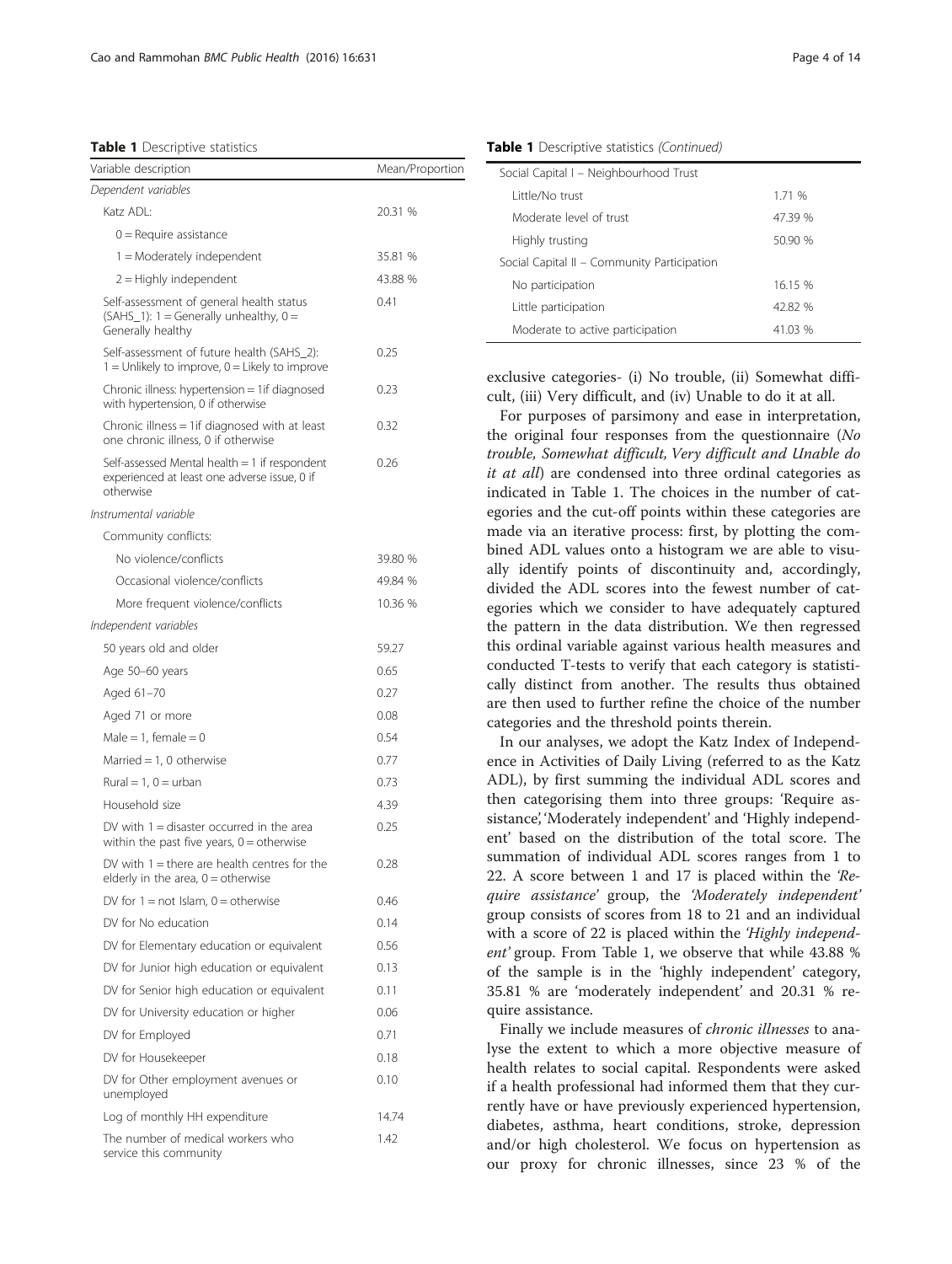respondents report being diagnosed with hypertension, whereas the proportion of individuals who reported being in any of the other categories is negligible (at 5 % or less). However, as a robustness check, we also create a new binary variable which takes a value of 1 if the individual experiences at least one chronic illness. From Table [1](#page-3-0) we observe that about 32 % of the respondents have been diagnosed with at least one chronic illness.

## Measures of mental health

The dataset also includes self-reported measures of mental health such as whether the respondent had experienced depression, stress, loneliness, lack of energy and/ or sleeping difficulties in the last week. The aggregate mental health variable is constructed by summing all the adverse mental health issues for each individual. Individuals with a score of 0 are categorised as being of 'sound mental health', and those with a score of 1 or above are categorised as 'experiencing at least one mental health issue'. The inclusion of these four different health measures in the analyses allows us to check the robustness of our results.

#### Explanatory variables

The main explanatory variables used in the analysis are measures of social capital which are expected to have an influence on healthy ageing. Following Riumallo-Herl et al. we measure social capital using: (i) Measures of participation in community<sup>1</sup> activities and (ii) Measures of neighbourhood trust [\[14\]](#page-13-0).

In keeping with the methodology for the creation of the Katz ADL variable, to construct the Community Participation variable we first added up the number of 'yes' responses to the following questions: Did you: (a) participate in community meetings?, (b) participate in voluntary labour?, (c) participate in programs to improve

village/neighbourhood?, and (d) participate in religious activities? The combined scores for community participation range from 0 to 4. Based on responses to this question, we divide the final score into three categories – ' $no$ participation' (16.15 %), 'little participation' (42.82 %) and 'active participation' (41.03 %).

With regard to the measure of neighbourhood trust, we use responses to the survey question 'In most parts of the village, is it safe for you to walk alone at night?' We consider this question to be the most appropriate as it centres on the respondent's assessment of his/her trust in the community. In other words, this question both avoids unnecessary individual heterogeneity and is a related, complementary measure to Community Participation.

From Table [1,](#page-3-0) we observe that neighbourhood trust is high in the sample, with only 1.71 % of the respondents reporting 'no trust', 47.39 % reporting moderate levels of trust and just over half the respondents at 50.9 % reporting high levels of trust.

We acknowledge that being infirm or in ill health may act as a constraint on participation in community activities, creating the potential for endogeneity issues, which we address below.

Figure 1 depicts the relationship between elderly health (as measured by Katz ADL) and the two social capital variables using locally weighted regression at 80 % bandwidth. The slope of the curve suggests a positive relationship: i.e. a more active engagement in community activities is associated with greater physical independence in daily activities. This is corroborated by the correlation between our Katz ADL and the social capital measure of neighbourhood trust.

#### Socio-economic characteristics

The dataset also contains detailed information on the demographic characteristics of the household and

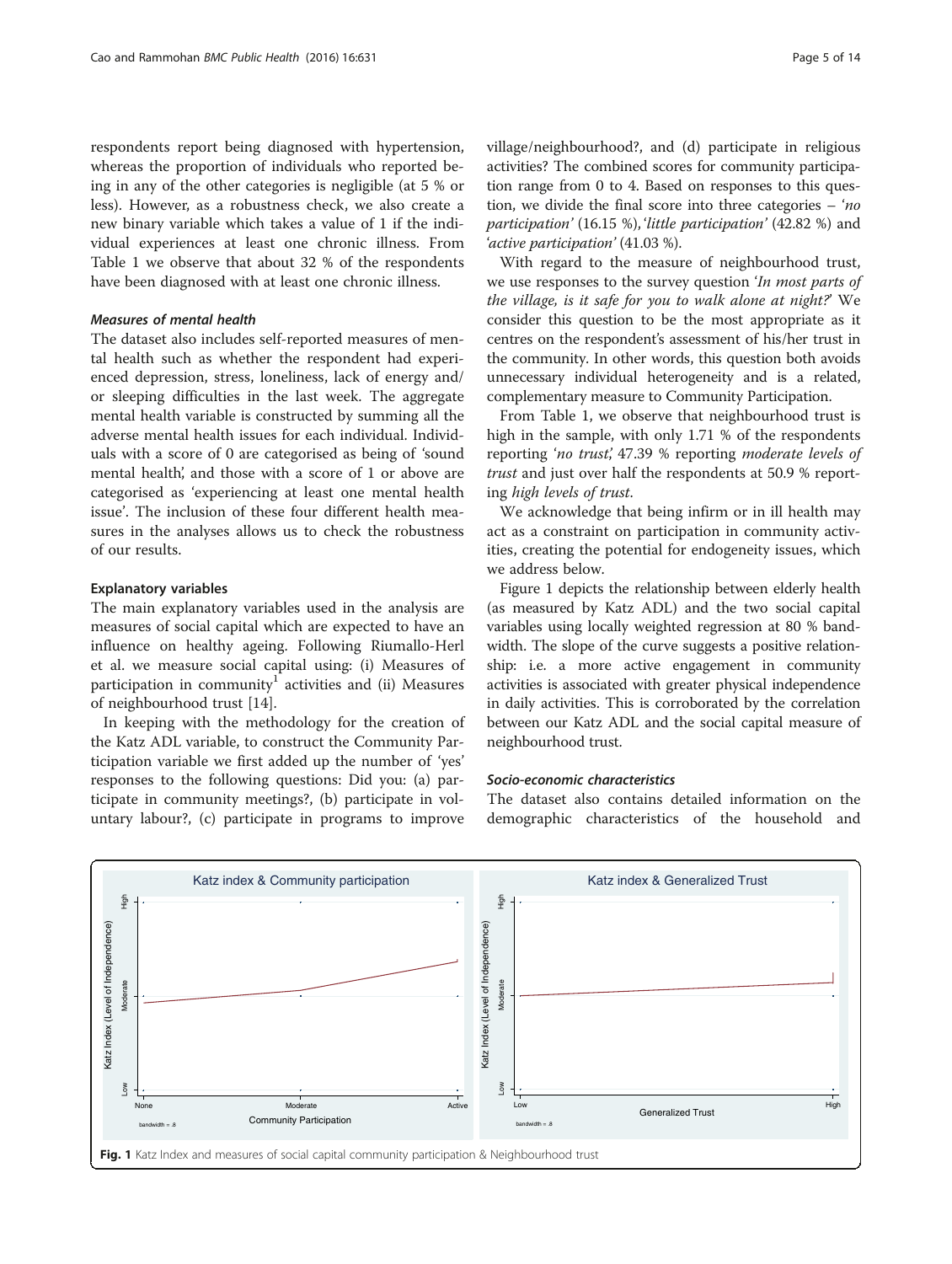<span id="page-5-0"></span>indicators of economic well-being at the household level, including household per capita expenditures (a proxy for economic status), number of household members, a dummy variable for rural residence and indicator variables for province. For each household member, we also have information on their gender, marital status, religion, labour market status (whether employed or not) and education level. There is also information on the availability of health centres for the elderly (Posyandu), the number of medical workers in the district and whether the area has been affected by disaster(s) within the past five years (proxy for unanticipated financial shocks). A variable relating to individuals' access to pensions was incorporated in earlier estimates, but was discarded because it was statistically insignificant in all the estimates. This may be because the majority of sample (93.72 %) does not have access to pensions.

In the full sample, 20.31 % of the respondents are found to require assistance (poor health), 35.81 % are moderately independent and 43.88 % are highly independent (good health). Table 2 contains the main variables used in the estimations. We note that while more than half of the male sample report being in good health, the female sample is more evenly divided between the three categories with the majority (39.71 %) belonging to 'moderately independent'. Similarly, a larger proportion of currently married individuals are in good health (48.41 %) relative to those that are not married (28.87 %.) In terms of employment status, a relatively higher proportion of the unemployed (42.4 %) are in poor health. Individuals living in households with an average household expenditure that is higher than the mean are likely to be in the highest category (independent), relative to those living in households with expenditures below the average. Finally, with regards to community participation, among those who report 'no community participation' 28.51 % require assistance, 49.4 % are moderately independent and 22.09 % are highly independent.

#### Econometric strategy

We begin by considering the associations between measures of health and social capital whilst controlling for the role of the other explanatory variables. We run separate estimates for each of the four health outcomes: Self-assessed health status, Katz ADL, chronic illness and self-assessed mental health. Our main equation of interest is:

$$
h_{ijk}^* = \mathbf{x}_{ijk}'\beta + \mathbf{y}_{jk}'\gamma + \mathbf{z}_k'\lambda + u_{ijk}
$$
 (1)

Where,  $h_{ijk}^*$  refers to the latent health status of individual *i* in household *j* and community *k*. The vector  $x_{ijk}$  includes a vector of individual characteristics such as

| <b>Table 2</b> Summary statistics of main variables used in estimations |  |  |  |  |  |
|-------------------------------------------------------------------------|--|--|--|--|--|
|-------------------------------------------------------------------------|--|--|--|--|--|

|                                      | Require<br>assistance | Moderately<br>independent | Highly<br>independent |
|--------------------------------------|-----------------------|---------------------------|-----------------------|
| Variable                             | $\%$                  | %                         | %                     |
| Age category: 50-60                  | 10.86                 | 34.47                     | 54.67                 |
| Age category: 61-70                  | 34.44                 | 38.07                     | 27.49                 |
| Age category: 70+                    | 47.57                 | 38.83                     | 13.59                 |
| Female                               | 26.48                 | 39.71                     | 33.81                 |
| Male                                 | 15.14                 | 32.53                     | 52.32                 |
| Married                              | 16.45                 | 35.14                     | 48.41                 |
| Not married                          | 33.10                 | 38.03                     | 28.87                 |
| Rural                                | 22.45                 | 36.48                     | 41.08                 |
| Urban                                | 14.63                 | 34.03                     | 51.34                 |
| HH Size (5 people or fewer)          | 21.07                 | 36.33                     | 42.60                 |
| HH Size (More than 5 people)         | 18.39                 | 34.48                     | 47.13                 |
| Disaster                             | 21.78                 | 34.32                     | 43.89                 |
| Posyandu                             | 11.85                 | 36.42                     | 51.73                 |
| Not Islam                            | 19.68                 | 38.84                     | 41.68                 |
| No education                         | 33.73                 | 39.76                     | 26.51                 |
| Elementary education                 | 22.53                 | 35.32                     | 42.15                 |
| Junior high education                | 11.54                 | 38.46                     | 50.00                 |
| Senior high education                | 11.43                 | 27.86                     | 60.71                 |
| University or higher                 | 5.26                  | 40.79                     | 53.95                 |
| Other employment                     | 14.73                 | 35.27                     | 50.00                 |
| Housekeeper                          | 29.78                 | 40.44                     | 29.78                 |
| Unemployed                           | 42.40                 | 31.20                     | 26.40                 |
| In(HH Expenditure): Above<br>average | 18.15                 | 33.73                     | 48.12                 |
| In(HH Expenditure): Below<br>average | 22.27                 | 37.69                     | 40.03                 |
| Medical workers (at least 1)         | 15.77                 | 38.26                     | 45.97                 |
| No medical workers                   | 21.77                 | 35.02                     | 43.21                 |
| Neighbourhood Trust                  |                       |                           |                       |
| l ittle/No trust                     | 1.61                  | 46.59                     | 51.81                 |
| Moderate level of trust              | 2.28                  | 44.65                     | 53.08                 |
| Highly trusting                      | 1.30                  | 50.00                     | 48.70                 |
| Community Participation              |                       |                           |                       |
| No participation                     | 28.51                 | 49.40                     | 22.09                 |
| Little participation                 | 15.95                 | 46.01                     | 38.04                 |
| Moderate to active<br>participation  | 10.59                 | 37.17                     | 52.23                 |

Note: Each row sum to 100 %

respondent's age, gender, marital status, educational attainment, labor market status, religion and his/her social capital (as measured by neighbourhood trust and community participation). The term  $y_{ik}$  includes variables relating to household characteristics such as household expenditure and household size.  $z_k$  includes community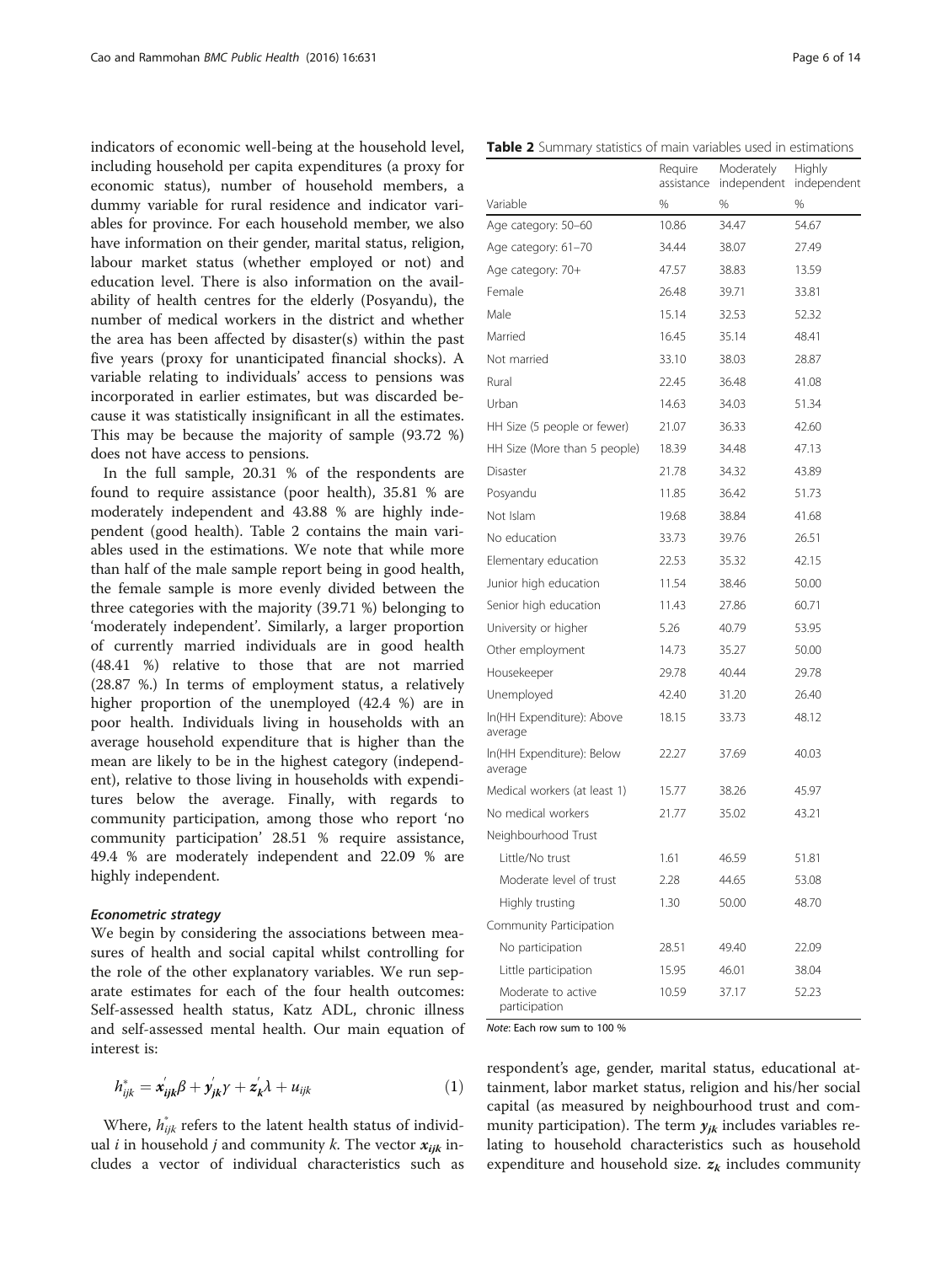<span id="page-6-0"></span>and geographical characteristics such as the rural–urban residence of the respondent, an indicator variable for the respondent's province of residence, as well as other community-level variables such as access to health centres, number of medical workers and whether the respondent's community experienced any financial shock as caused by natural disasters.

# Ordered Probit model

Given the natural ordering of the ADL categories, we estimate an Ordered Probit model for this dependent variable where respondents are classified into three categories: highly independent, moderately independent and require assistance.

# Probit models

The dependent variables for all other health measures are binary in nature, and accordingly we estimate separate Probit models for each of the two SAHS measures, chronic and self-reported mental health measures. The

Table 3 Ordered probit model using the Katz indices (all ADL)

explanatory variables are the same as those used in the Ordered Probit estimates.

#### Econometric issues: endogeneity

Our hypothesis is that social capital is positively associated with individual health, so individuals with better social capital networks are generally likely to be in good health. However, the validity of these results may be potentially undermined by the presence of endogeneity: social capital may be endogenous if individuals who report poor health (in the SAHS variables particularly) may correspondingly be unable to participate in community activities. Hence, instead of higher social capital being associated with better health, one can equally hypothesize that healthy individuals are much more likely to participate in community activities.

To untangle this question of causality, we estimate instrumental variable regression models. To qualify as an instrumental variable we require the inclusion of a variable which is correlated with community participation,

|                         | Require assistance<br>Moderately independent |                   | Highly independent |  |
|-------------------------|----------------------------------------------|-------------------|--------------------|--|
|                         | $[1]$                                        | $[2]$             | $[3]$              |  |
| Age category: 61-70     | $0.17***$ (0.02)                             | $0.11***$ (0.02)  | $-0.27***$ (0.03)  |  |
| Age category: 70+       | $0.24***$ (0.03)                             | $0.15***$ (0.02)  | $-0.39***$ (0.05)  |  |
| Male                    | $-0.09***$ (0.02)                            | $-0.06***$ (0.01) | $0.14***$ (0.03)   |  |
| Married                 | $-0.04*$ (0.02)                              | $-0.02*$ (0.01)   | $0.06*$ (0.03)     |  |
| Rural                   | $-0.00$ (0.02)                               | $-0.00$ (0.02)    | 0.01(0.04)         |  |
| HH Size                 | $-0.00$ (0.00)                               | $-0.00$ (0.00)    | 0.00(0.01)         |  |
| Maluku North            | $0.08**$ (0.03)                              | $0.05***$ (0.02)  | $-0.13***$ (0.05)  |  |
| Nusa Tenggara East      | $0.08***$ (0.03)                             | $0.05***$ (0.02)  | $-0.14***$ (0.04)  |  |
| Papua                   | 0.03(0.03)                                   | 0.02(0.02)        | $-0.05(0.05)$      |  |
| Papua West              | 0.03(0.03)                                   | 0.02(0.02)        | $-0.05(0.05)$      |  |
| Southeast Sulawesi      | $0.16***$ (0.03)                             | $0.10***$ (0.02)  | $-0.26***$ (0.05)  |  |
| Disaster                | $0.04*$ (0.02)                               | $0.02*$ (0.01)    | $-0.06*$ (0.03)    |  |
| Posyandu                | $-0.06***$ (0.02)                            | $-0.04***$ (0.01) | $0.10***$ (0.04)   |  |
| Not Islam               | $0.06***$ (0.02)                             | $0.046***$ (0.01) | $-0.01***$ (0.03)  |  |
| Elementary education    | $-0.03(0.03)$                                | $-0.02(0.02)$     | 0.05(0.04)         |  |
| Junior high education   | $-0.03(0.03)$                                | $-0.02(0.02)$     | 0.06(0.06)         |  |
| Senior high education   | $-0.07**$ (0.04)                             | $-0.05***$ (0.02) | $0.12***$ (0.06)   |  |
| University or higher    | $-0.08*$ (0.04)                              | $-0.05*$ (0.03)   | $0.13*(0.07)$      |  |
| Housekeeper             | $0.06**$ (0.02)                              | $0.04***$ (0.02)  | $-0.10***$ (0.04)  |  |
| Unemployed              | $0.14***$ (0.03)                             | $0.09***$ (0.02)  | $-0.24***$ (0.05)  |  |
| log(HH Expenditure)     | 0.00(0.01)                                   | 0.00(0.01)        | $-0.01(0.02)$      |  |
| Medical workers         | $-0.01**$ (0.00)                             | $-0.00***$ (0.00) | $0.01***$ (0.00)   |  |
| Neighbourhood Trust     | $-0.10***$ (0.03)                            | $-0.06***$ (0.02) | $0.16***$ (0.05)   |  |
| Community Participation | $-0.05***$ (0.01)                            | $-0.03***$ (0.01) | $0.08***$ (0.02)   |  |
|                         | $N = 249$                                    | $N = 439$         | $N = 538$          |  |

Note: We report marginal effects at means. \*\*\*  $p < 0.01$ , \*\*  $p < 0.05$ , \*  $p < 0.1$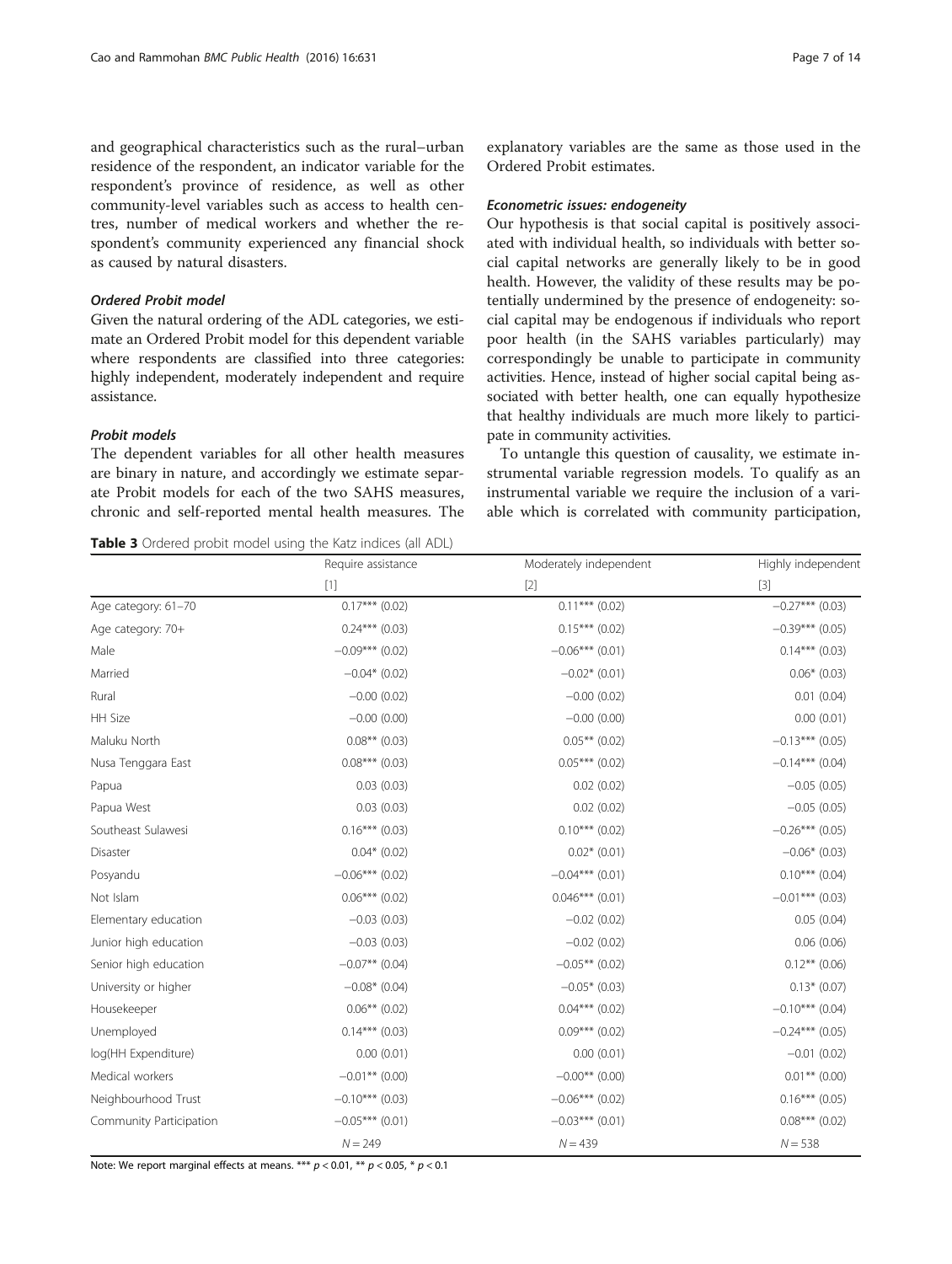<span id="page-7-0"></span>but does not affect an individual's health. We therefore create a community-level index using questions relating to the frequency of violence/conflicts in the community. The community index is based on questions such as whether there have been conflicts on land/building between citizen and government and/or those arising from abuses of authority and/or from the election of public officials and/or between members of different religions. These variables may influence community participation but have no direct impacts on health. As with the Katz ADL index, the IV is created by first summing these individual responses and classifying them into three different groups based on the distribution of the final score.

A higher measure of the instrument should lead to lower levels of social capital, but should have no influence on an individual's health (as defined here). In the first stage, we regress 'community participation' (the suspected endogenous social capital variable) against the instrumental variable and the same vector of exogenous variables in Eq. ([1](#page-5-0)). The predicted values of 'community test score and regression-based F-test for continuous dependent variable  $H_0$ : Variables are exogenous. Although a priori we expect the self-assessed dependent

variables to be endogenous, for robustness purposes, the same instrumental variables (IV) procedure is repeated for the Katz ADL as well.

participation' from this regression are saved. In the second stage, the original equation of interest is estimated with the inclusion of predicted values of 'community participation'. We then test for the presence of endogeneity using: (i) The Wald test for dichotomous dependent variable  $H_0$ : There is no endogeneity; and (ii) Wooldridge's

# Results

The main results from our empirical analyses are presented in Tables [3,](#page-6-0) 4, [5,](#page-8-0) [6](#page-9-0), [7](#page-10-0), [8](#page-11-0) and [9](#page-11-0). Tables [3](#page-6-0) and 4 present the Ordered Probit results for the Katz index using: (a) all the Katz ADL variables, and (b) only the six ADL variables suggested in Shelkey & Wallace [[27](#page-13-0)]. In Table [5](#page-8-0) we assess the association between ADL and

Table 4 Ordered probit model using the Katz index (six ADL)

|                         | Require assistance | Moderately independent | Highly independent |
|-------------------------|--------------------|------------------------|--------------------|
|                         | $[1]$              | $[2]$                  | $[3]$              |
| Age category: 61-70     | $0.03***$ (0.01)   | $0.08***$ (0.02)       | $-0.11***$ (0.03)  |
| Age category: 70+       | $0.05***(0.01)$    | $0.14***$ (0.03)       | $-0.19***$ (0.04)  |
| Male                    | $-0.01*$ (0.01)    | $-0.03*$ (0.02)        | $0.05*$ (0.03)     |
| Married                 | 0.00(0.01)         | $-0.01$ (0.02)         | 0.01(0.03)         |
| Rural                   | 0.00(0.01)         | 0.01(0.02)             | $-0.01(0.03)$      |
| HH Size                 | 0.00(0.00)         | $-0.01(0.00)$          | 0.01(0.01)         |
| Maluku North            | 0.01(0.01)         | 0.03(0.03)             | $-0.04(0.04)$      |
| Nusa Tenggara East      | $0.02*$ (0.01)     | $0.05***$ (0.03)       | $-0.07**$ (0.04)   |
| Papua                   | 0.02(0.01)         | 0.05(0.03)             | $-0.07(0.04)$      |
| Papua West              | 0.00(0.01)         | $-0.01(0.03)$          | 0.01(0.05)         |
| Southeast Sulawesi      | 0.01(0.01)         | 0.03(0.03)             | $-0.04(0.04)$      |
| Disaster                | 0.01(0.01)         | 0.02(0.02)             | $-0.03(0.03)$      |
| Posyandu                | $-0.02**$ (0.01)   | $-0.05***$ (0.02)      | $0.06***$ (0.03)   |
| Not Islam               | $0.02***$ (0.01)   | $0.06***$ (0.02)       | $-0.08***$ (0.03)  |
| Elementary education    | 0.01(0.01)         | 0.02(0.03)             | $-0.02(0.03)$      |
| Junior high education   | 0.01(0.01)         | 0.04(0.03)             | $-0.05(0.05)$      |
| Senior high education   | 0.00(0.01)         | 0.00(0.04)             | 0.00(0.05)         |
| University or higher    | $-0.01(0.02)$      | $-0.02(0.05)$          | 0.02(0.06)         |
| Housekeeper             | $0.01*$ (0.01)     | $0.04*$ (0.02)         | $-0.06*$ (0.03)    |
| Unemployed              | $0.05***$ (0.01)   | $0.13***$ (0.03)       | $-0.187***$ (0.04) |
| log(HH Expenditure)     | 0.00(0.01)         | 0.01(0.01)             | $-0.01(0.02)$      |
| Medical workers         | $0.00*$ $(0.00)$   | $-0.01*$ (0.00)        | $0.01*$ (0.00)     |
| Neighbourhood Trust     | $-0.03***$ (0.01)  | $-0.08***$ (0.03)      | $0.11***$ (0.04)   |
| Community Participation | $-0.01***$ (0.00)  | $-0.04***$ (0.01)      | $0.05***$ (0.02)   |
|                         | $N = 62$           | $N = 209$              | $N = 955$          |

Note: We report marginal effects at means. \*\*\*  $p < 0.01$ , \*\*  $p < 0.05$ , \*  $p < 0.1$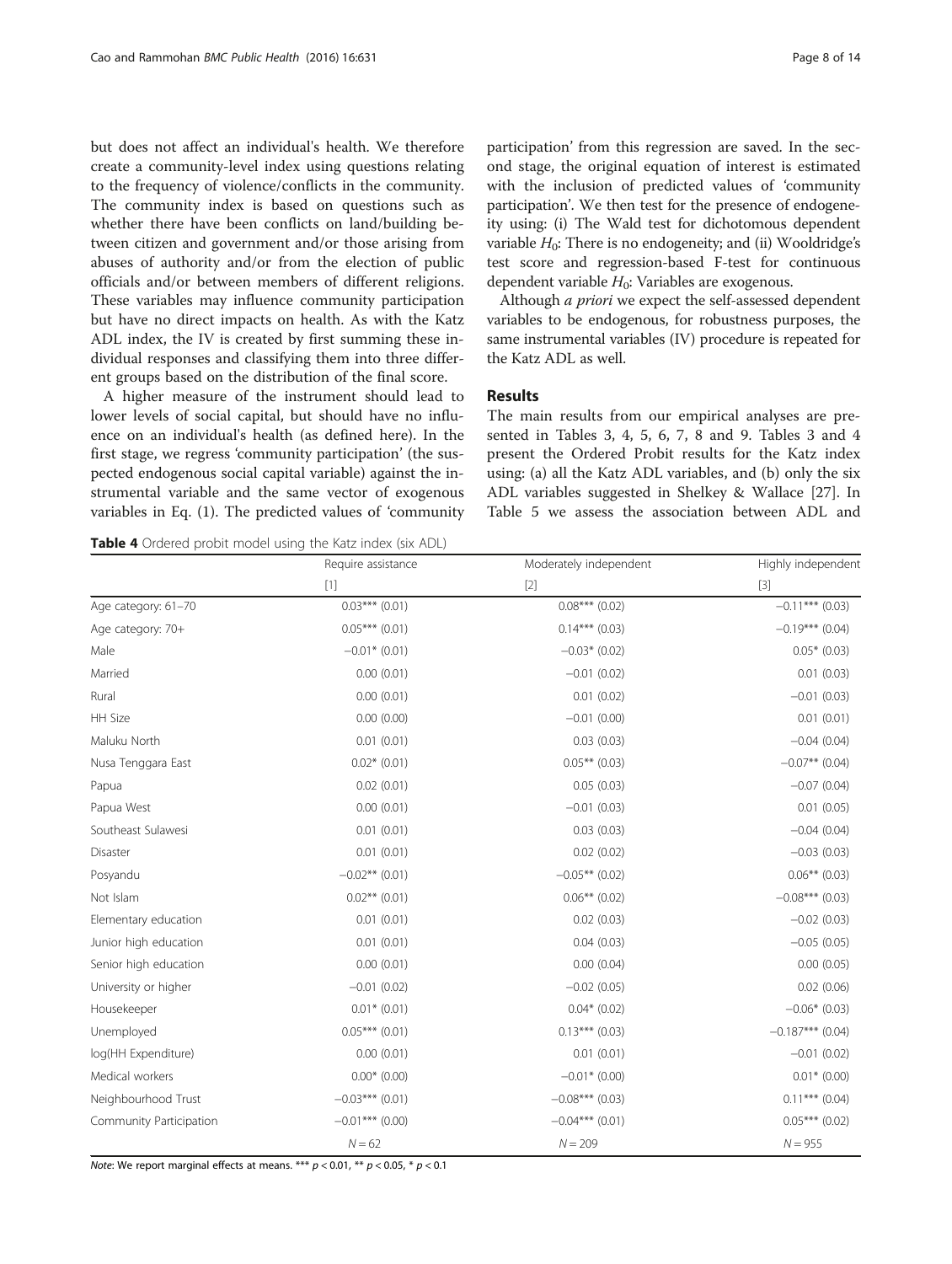|                         | Require assistance  | Moderately independent | Highly independent |
|-------------------------|---------------------|------------------------|--------------------|
|                         | $[1]$               | $[2]$                  | $[3]$              |
|                         | Female sample       |                        |                    |
| Neighbourhood trust     | $-0.16***$ (0.05)   | $-0.02*(0.01)$         | $0.19***$ (0.06)   |
| Community participation | $-0.07***$ (0.02)   | $-0.01(0.01)$          | $0.08***$ (0.03)   |
|                         | $N = 148$           | $N = 222$              | $N = 189$          |
|                         | Male sample         |                        |                    |
| Neighbourhood trust     | $-0.00$ (0.04)      | $-0.00$ (0.05)         | 0.00(0.10)         |
| Community participation | $-0.04***$ (0.01)   | $-0.05***$ (0.02)      | $0.09***$ (0.03)   |
|                         | $N = 101$           | $N = 217$              | $N = 349$          |
|                         | Rural sample        |                        |                    |
| Neighbourhood trust     | $-0.14***$ (0.04)   | $-0.07***$ (0.02)      | $0.20***$ (0.06)   |
| Community participation | $-0.06***$ (0.02)   | $-0.03***$ (0.01)      | $0.09***$ (0.02)   |
|                         | $N = 200$           | $N = 325$              | $N = 366$          |
|                         | Urban sample        |                        |                    |
| Neighbourhood trust     | $-0.03(0.04)$       | $-0.04(0.05)$          | 0.06(0.09)         |
| Community participation | $-0.04***$ (0.02)   | $-0.05***$ (0.02)      | $0.09***$ (0.04)   |
|                         | $N = 49$            | $N = 114$              | $N = 172$          |
|                         | Age category: 50-60 |                        |                    |
| Neighbourhood trust     | $-0.04(0.02)$       | $-0.06(0.04)$          | 0.10(0.06)         |
| Community participation | $-0.02**$ (0.01)    | $0.04*$ (0.01)         | $0.06***$ (0.03)   |
|                         | $N = 86$            | $N = 273$              | $N = 433$          |
|                         | Age category: 61-70 |                        |                    |
| Neighbourhood trust     | $-0.24**$ (0.10)    | 0.04(0.02)             | $0.20***$ (0.08)   |
| Community participation | $-0.11***$ (0.03)   | $0.02*$ (0.01)         | $0.09***$ (0.03)   |
|                         | $N = 114$           | $N = 126$              | $N = 91$           |
|                         | Age category: 70+   |                        |                    |
| Neighbourhood trust     | $-0.29(0.31)$       | 0.18(0.19)             | 0.11(0.12)         |
| Community participation | $-0.23***$ (0.07)   | $0.14***$ (0.06)       | $0.09***$ (0.03)   |
|                         | $N = 49$            | $N = 40$               | $N = 14$           |

#### <span id="page-8-0"></span>**Table 5** Robustness tests: ordered probit model using the Katz index

Note: We report marginal effects at means. \*\*\*  $p < 0.01$ , \*\*  $p < 0.05$ , \*  $p < 0.1$ 

social capital variables across different demographic groups to test the robustness of the previous results. Table [6](#page-9-0) presents the empirical estimates for the Probit model for the SAHS variables and the Probit estimates for physical and mental health measures are shown in Table [7.](#page-10-0)

## Influence of social capital measures on health measures

The key point to note is that for all characterizations of the Katz index, both measures of social capital (neighbourhood trust and community participation) are statistically significant and positively correlated with better health, measured using ADL. Our results show that the magnitude of the association is larger for neighbourhood trust, and is about twice the magnitude of the community participation measure. In particular, the results in

Table [3](#page-6-0) suggest that a unit increase in neighbourhood trust is predicted to decrease the probability of an individual being in the 'require assistance' and 'moderately independent' categories by 10 and 6 percentage points respectively, and increase the probability of being in the 'most independent' category by 16 percentage points.

The influence of social capital measures on ADL is also robust across different samples, we estimate separate regressions for males and females, urban and rural and for different age categories (50–60 years, 61–70 years, and  $70 +$ ).<sup>2</sup>

To account for the possibility that the benefits from social networks on health may be gender specific, we reestimated the Katz ADL model separately for males and females. The reasons to expect gender differences in health outcomes include: first, gender-based occupational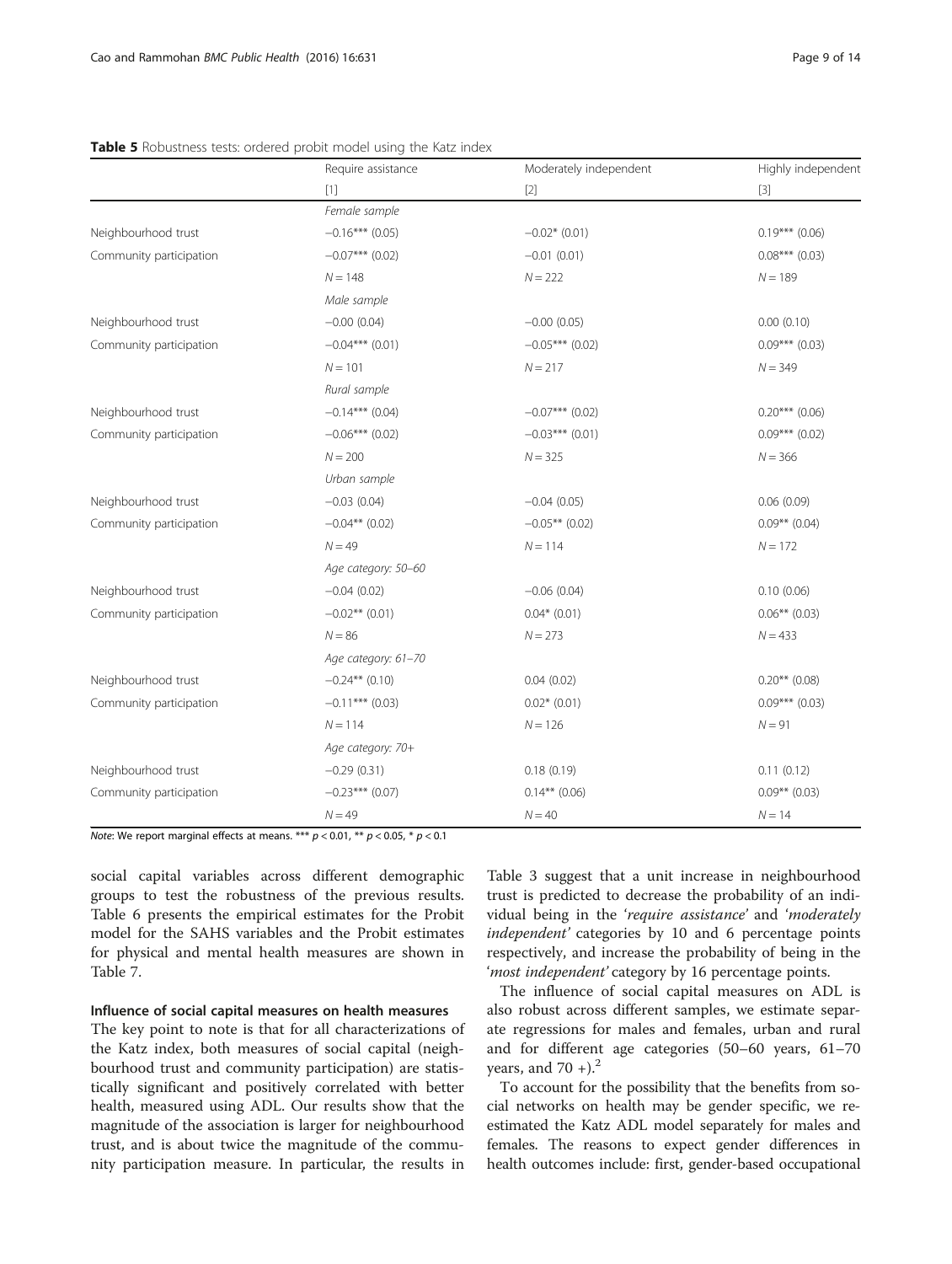<span id="page-9-0"></span>Table 6 Probit models using the self-assessed health status

|                         | General health    | Future health expectation |
|-------------------------|-------------------|---------------------------|
|                         | $[1]$             | $[2]$                     |
| Age category: 61-70     | $0.07***$ (0.03)  | $0.13***$ (0.03)          |
| Age category: 70+       | 0.09(0.06)        | $0.14***$ (0.05)          |
| Male                    | $-0.04(0.04)$     | 0.00(0.03)                |
| Married                 | 0.06(0.04)        | $-0.04(0.03)$             |
| Rural                   | 0.03(0.04)        | $-0.02$ (0.04)            |
| <b>HH Size</b>          | 0.01(0.01)        | $0.01***$ (0.01)          |
| Maluku North            | $0.16***$ (0.05)  | $0.10***$ (0.05)          |
| Nusa Tenggara East      | 0.15(0.05)        | $0.10***$ (0.04)          |
| Papua                   | $0.10*$ (0.06)    | $-0.02(0.05)$             |
| Papua West              | 0.02(0.06)        | $-0.02$ (0.05)            |
| Southeast Sulawesi      | $0.18***$ (0.05)  | $0.07*$ (0.04)            |
| Disaster                | $0.09***$ (0.04)  | $-0.00$ (0.03)            |
| Posyandu                | $-0.04(0.04)$     | $-0.07**$ (0.03)          |
| Not Islam               | $0.08***$ (0.04)  | $0.08***$ (0.03)          |
| Elementary education    | $-0.02$ (0.04)    | $-0.05(0.04)$             |
| Junior high education   | 0.03(0.06)        | $-0.04(0.05)$             |
| Senior high education   | $-0.07(0.07)$     | $-0.03(0.06)$             |
| University or higher    | $-0.17**$ (0.08)  | $-0.13*$ (0.07)           |
| Housekeeper             | 0.06(0.04)        | $0.07*$ (0.03)            |
| Unemployed              | $0.19***$ (0.05)  | $0.10***$ (0.04)          |
| log(HH Expenditure)     | $-0.03(0.03)$     | $-0.06***$ (0.02)         |
| Medical workers         | $-0.00$ (0.00)    | 0.00(0.00)                |
| Neighbourhood Trust     | $-0.14***$ (0.05) | $-0.03(0.05)$             |
| Community Participation | $-0.00$ (0.02)    | $-0.01$ (0.02)            |
| $N = 1226$              |                   |                           |

Note: We report marginal effects at means. \*\*\*  $p < 0.01$ , \*\*  $p < 0.05$ , \*  $p < 0.1$ 

segregation may imply gender-based differences in exposure to the risks of disabling occupational injuries; second, differences in educational attainment may impact differently on women's and men's ability to perform certain activities and, finally, gendered segregation of familial roles (e.g. child care and care of the elderly) may lead to differences in their ability to access household resources. The results illustrate the importance of both social capital measures in the health of older females, with neighbourhood trust increasing the probability of being in the 'highly independent' category by 19 percentage points, and community participation increasing the probability of being in the 'highly independent' category by 8 percentage points. It is noteworthy that while the social capital measure neighbourhood trust is not statistically significant in the male sample, the community participation measure is statistically significant and increases the probability of being in the 'highly independent' category by around 9 percentage points.

The results from the age disaggregated samples show that the social capital measures generally play a positive role in fostering good health among older individuals. We observe that the size of the association increases monotonically as we move to older groups. More specifically, we observe that amongst individuals in the age category of 70 years and above, community participation is associated with a 23 percentage point decline in the probability of requiring assistance, and a 9 percentage point increase in the probability of being in the 'highly independent' category. However, the social capital measure neighbourhood trust is statistically insignificant for this group, and for individuals in the 50–60 age category.

The Probit estimates from the SAHS measures reported in Table 6 show that social capital has a much more modest influence on self-assessed health measures, compared to its influence on ADL. While the community participation measure is statistically insignificant, we observe that the variable neighbourhood trust is statistically significant, and reduces the probability of being currently healthy by 14 percentage points, but has no influence on future health expectations.

In Table [7](#page-10-0) we can see that there is no statistically significant association between social capital measures and chronic illnesses, but the social capital measure neighbourhood trust alone is estimated to reduce the likelihood of experiencing some mental health issues by 14 percentage points.

The inconsistent correlations between the social capital variables vis-à-vis to the Katz ADL and the selfassessed measures of health outcomes may be due to the fact that these are not similar measures of health. Figure [2](#page-12-0) is a scatterplot for the Katz ADL and selfassessed general health. The scales are ordinal and a larger number implies better health. Therefore, we would expect to see a pattern resembling a positive, linear relationship if these two dependent variables are substitutes of one another. The plot, however, reveals that is not the case as, for instance, a high Katz ADL score is just as likely to be associated with a participant answering that he/she is of good health as of poor health.

# The role of other factors

The other factors which are predicted to improve health outcomes include variables such as the number of medical workers and elderly health centres (Posyandu) at the community-level, having an occupation other than being a housekeeper and higher education levels. Notably, males are predicted to be in better health than females and have a 14 percentage point higher probability of being in the 'highly independent' category in the full Katz ADL index. Furthermore, being married raises one's probability of being healthier as does residing in a community unaffected by disasters in the recent past. When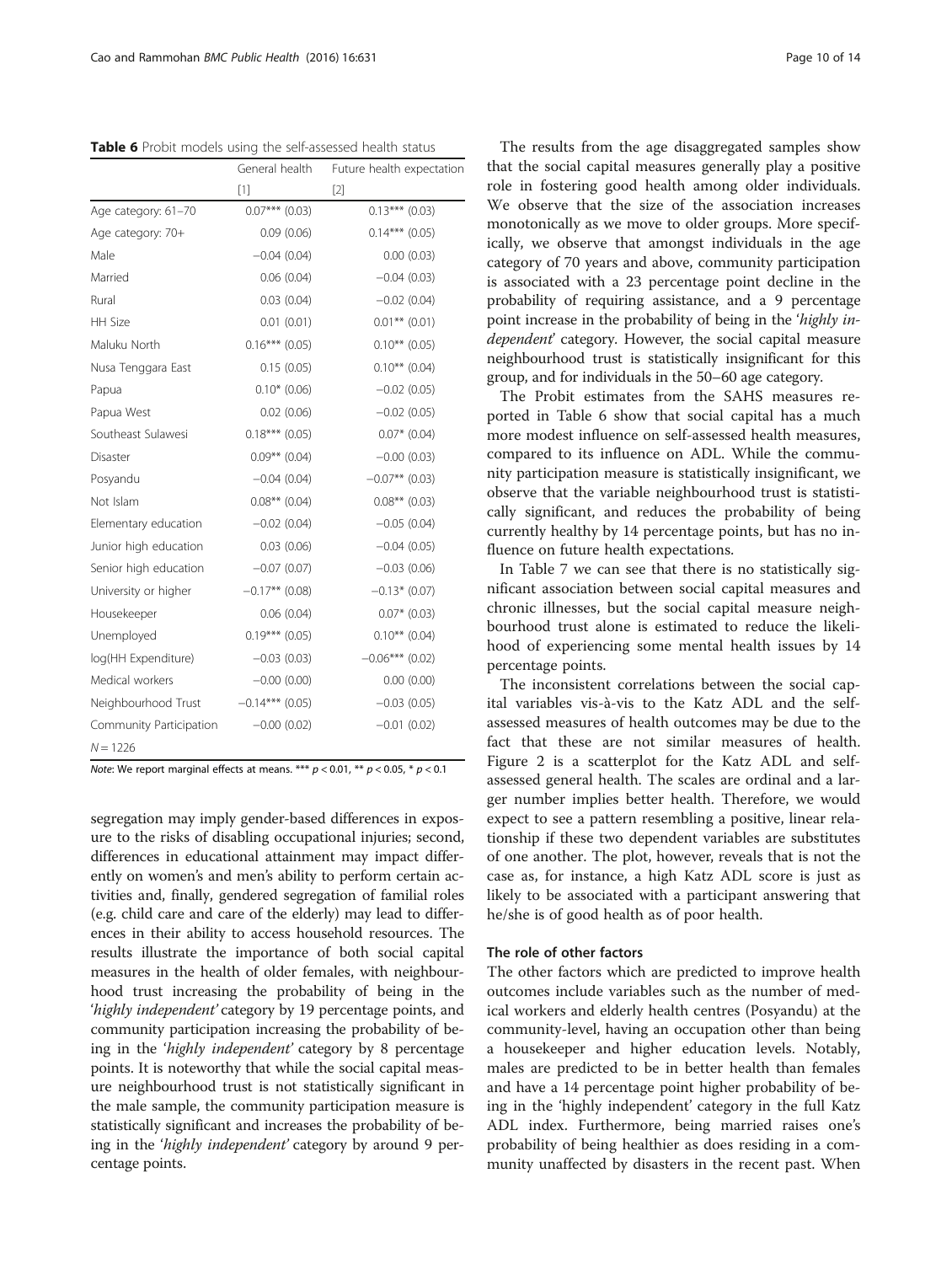|                         | Chronic illness (Hypertension) | Chronic illness (All) | Mental health     |
|-------------------------|--------------------------------|-----------------------|-------------------|
|                         | $[1]$                          | $[2]$                 | $[3]$             |
| Age category: 61-70     | $0.07***$ (0.03)               | $0.09***$ (0.03)      | 0.03(0.03)        |
| Age category: 70+       | $0.11***$ (0.05)               | $0.12***$ (0.05)      | 0.07(0.05)        |
| Male                    | $-0.13***$ (0.03)              | $-0.15***$ (0.03)     | 0.01(0.03)        |
| Married                 | 0.02(0.03)                     | 0.05(0.04)            | $-0.02$ (0.03)    |
| Rural                   | 0.02(0.03)                     | $-0.03(0.04)$         | 0.01(0.04)        |
| HH Size                 | 0.00(0.01)                     | $-0.02***$ (0.01)     | 0.00(0.01)        |
| Maluku North            | 0.03(0.04)                     | 0.03(0.05)            | 0.06(0.05)        |
| Nusa Tenggara East      | $-0.02(0.04)$                  | $-0.01(0.04)$         | 0.06(0.04)        |
| Papua                   | $-0.12***$ (0.05)              | $-0.14***$ (0.06)     | 0.02(0.05)        |
| Papua West              | $-0.08*$ (0.05)                | $-0.09(0.05)$         | $-0.11***$ (0.05) |
| Southeast Sulawesi      | 0.00(0.04)                     | $-0.01(0.05)$         | 0.03(0.04)        |
| Disaster                | $-0.01(0.03)$                  | $-0.04(0.03)$         | $0.06*$ (0.03)    |
| Posyandu                | 0.03(0.03)                     | 0.04(0.04)            | $-0.04(0.03)$     |
| Not Islam               | $-0.02(0.03)$                  | $-0.01(0.04)$         | $0.07**$ (0.03)   |
| Elementary education    | $0.07*$ (0.04)                 | $0.09***$ (0.05)      | $-0.01(0.04)$     |
| Junior high education   | $0.14***$ (0.05)               | $0.13***$ (0.06)      | 0.03(0.05)        |
| Senior high education   | $0.11***$ (0.06)               | $0.18***$ (0.06)      | $-0.12***$ (0.06) |
| University or higher    | $0.21***$ (0.06)               | $0.22***$ (0.07)      | $-0.14*(0.07)$    |
| Housekeeper             | 0.03(0.03)                     | $0.08***$ (0.04)      | 0.05(0.04)        |
| Unemployed              | $0.08**$ (0.04)                | $0.12***$ (0.05)      | $0.11***$ (0.04)  |
| log(HH Expenditure)     | $0.06***$ (0.02)               | $0.09***$ (0.03)      | 0.00(0.02)        |
| Medical workers         | 0.00(0.00)                     | 0.01(0.00)            | 0.00(0.00)        |
| Neighbourhood trust     | 0.00(0.04)                     | $-0.01(0.05)$         | $-0.14***$ (0.04) |
| Community participation | $-0.01(0.02)$                  | $-0.01(0.02)$         | $-0.01(0.02)$     |
| $N = 1226$              |                                |                       |                   |

<span id="page-10-0"></span>Table 7 Probit model using measure of chronic illness and mental health

Note: We report marginal effects at means. \*\*\*  $p < 0.01$ , \*\*  $p < 0.05$ , \*  $p < 0.1$ 

using only six ADL as the dependent variable, the above findings are not materially changed other than that factors including marriage and occurrence of disasters cease to be statistically significant.

It is noteworthy that in the sample of individuals aged 60 years and above household size becomes statistically significant. Although household size was not statistically significant previously, in contrast, here a unit increase in the number of household members is positively associated with one being in the 'highly independent' category by 2 percentage points, demonstrating the greater reliance on close family members as one ages.

#### Endogeneity tests

To test for the presence of endogeneity in the 'community participation' variable, we estimated Instrumental Variable estimations separately for the self-assessed measures of health (SAHS\_1 and SAHS\_2). Further, we also tested for endogeneity using a binary and continuous version of the Katz ADL. The results are presented in

Tables [8](#page-11-0) and [9](#page-11-0). The Wald test, Wooldridge score test and regression-based F test are consistent with one another in showing there is insufficient evidence in our sample to reject the null hypothesis that there is no endogeneity. Therefore, we are confident in the validity of the interpretations and conclusions we stated above.

# **Discussion**

In this paper we examined the links between measures of social capital and health of older individuals, using a unique dataset from seven of the most vulnerable Eastern provinces in Indonesia. Our study finds that access to better social capital (using measures of neighbourhood trust and community participation) is associated with a higher degree of physical mobility and independence, but has no influence on chronic illnesses. In keeping with previous research from developing countries that have used an array of health measures for China and Chile [[14](#page-13-0), [15\]](#page-13-0) our study also finds that the social capital measure neighbourhood trust shows positive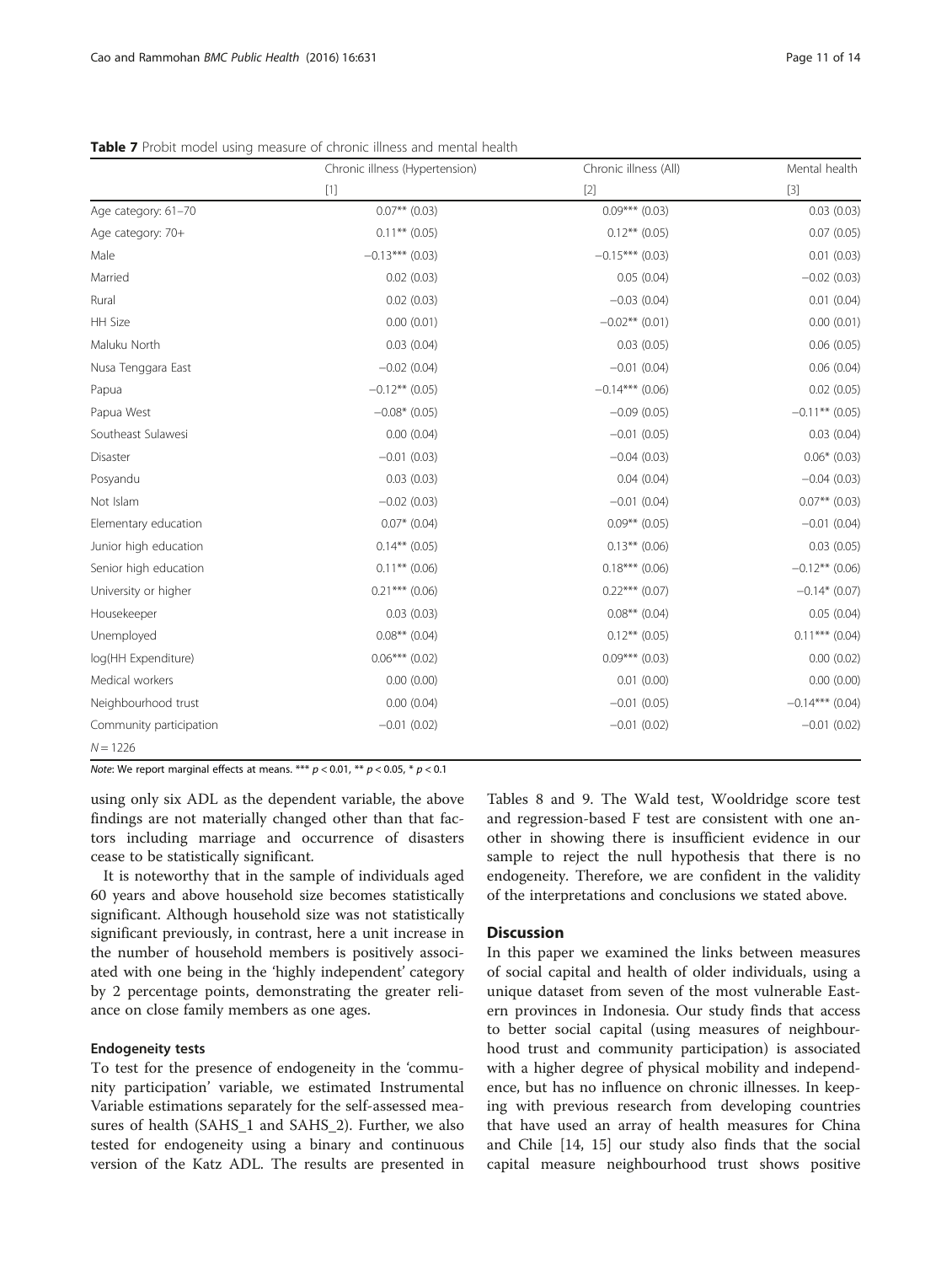<span id="page-11-0"></span>Table 8 IV estimations: 6a: first-stage results from IV estimations

|                              | Community participation |
|------------------------------|-------------------------|
|                              | $[1]$                   |
| Age category: 61-70          | $-0.13***$ (0.05)       |
| Age category: 70+            | $-0.37***$ (0.08)       |
| Male                         | $0.22***$ (0.05)        |
| Married                      | $0.14***$ (0.05)        |
| Rural                        | $0.19***$ (0.06)        |
| HH Size                      | 0.00(0.01)              |
| Maluku North                 | 0.05(0.07)              |
| Nusa Tenggara East           | 0.04(0.06)              |
| Papua                        | 0.08(0.08)              |
| Papua West                   | 0.09(0.08)              |
| South West Sulawesi          | $-0.30***$ (0.07)       |
| Disaster                     | 0.05(0.05)              |
| Posyandu                     | $0.10*$ (0.05)          |
| Not Islam                    | $0.26***$ (0.05)        |
| Elementary education         | $0.14***$ (0.06)        |
| Junior high education        | $0.19***$ (0.08)        |
| Senior high education        | $0.28***$ (0.09)        |
| University or higher         | 0.16(0.11)              |
| Housekeeper                  | $-0.13***$ (0.06)       |
| Unemployed                   | $-0.15***$ (0.07)       |
| Log(HH expenditure)          | $-0.05(0.04)$           |
| Medical workers              | 0.00(0.01)              |
| Neighbourhood trust          | $-0.07(0.07)$           |
| Community conflicts/violence | 0.03(0.03)              |

Note: We report coefficients. \*\*\*  $p < 0.01$ , \*\*  $p < 0.05$ , \*  $p < 0.1$ 

associations with physical, mental and SAHS. However, unlike Riumallo-Herl et al.'s study, we find that the influence of social capital is stronger for physical rather than for mental health measures. In the full sample, the robust and consistently positive associations between the health measure ADL and the social capital measures trust in neighbourhood and community participation is important, as it suggests that our results are not driven by subjective bias (as may be the case with self-reported

measures). In the urban sample, neighbourhood trust does not appear to play any role, while community participation is significantly and positively correlated with being highly independent.

In the rural sample, however, both social capital measures are positively signed and statistically significant in increasing the probability of being highly independent, with the magnitude of the impact larger for neighbourhood trust. We speculate that these differences may be due to the possibility that rural communities tend to be more cohesive. Also, it is possible that the manner in which we have defined our neighbourhood trust variable in terms of personal safety is much more likely to hold in rural areas, where crime rates are generally lower.

There are however, important differences across different cohorts. We find that while the social capital measure neighbourhood trust is consistently more influential than community participation in the full sample, amongst individuals aged over 70 years and in the urban sample, only community participation is statistically significant. Our findings are consistent with previous research from Western countries where social capital measures have a positive association with rural residence. This is in contrast to studies from China which find that social capital is more influential in urban areas.

Using ADL health measures we find that the influence of social capital differs across different demographic groups, with females, rural residents and individuals aged between 61–70 years, having a higher probability of being in the highly independent category with better access to both social capital measures. From a policy perspective these results point to the importance of social capital measures in moderating the influence of poor health, particularly in the ADL.

Our analysis shows that the community participation measure is only positively associated with physical mobility measures (ADL), but not with SAHS, chronic illness or mental health. This weak link is also found in other non-Western studies, and it may be because in developing country environments, community and voluntary groups may not be as organised as those found in more developed Western societies. Therefore, our

Table 9 IV estimations: 6b: second stage results

|                                          |                   | <b>TUDIE 3</b> IV COMMUNIOUS, OD, SCCOTIO Stage Testales                                                           |                   |       |                   |       |                                         |            |
|------------------------------------------|-------------------|--------------------------------------------------------------------------------------------------------------------|-------------------|-------|-------------------|-------|-----------------------------------------|------------|
|                                          | SAHS <sub>1</sub> |                                                                                                                    | SAHS <sub>2</sub> |       | Katz ADL (Binary) |       | Katz ADL (Continuous)                   |            |
|                                          | [1]               |                                                                                                                    | [2]               | [6]   |                   | [7]   |                                         |            |
|                                          | Coef.             | P > 7                                                                                                              | Coef.             | P > 7 | Coef.             | P > 7 | Coef.                                   | P > Z      |
| exogeneity<br>$\mathcal{U}$ athrho = 0): |                   | Wald test of chi2(1) = 0.18 Prob > chi2 = 0.67 chi2(1) = 1.64 Prob > chi2 = 0.20 chi2(1) = 1.33 Prob > chi2 = 0.25 |                   |       |                   |       |                                         |            |
| Wooldridge<br>score test                 |                   |                                                                                                                    |                   |       |                   |       | Robust score<br>$chi2(1) = 2.50$        | $p = 0.11$ |
| Regression-<br>based F test              |                   |                                                                                                                    |                   |       |                   |       | Robust regression<br>$F(1,1200) = 2.45$ | $p = 0.12$ |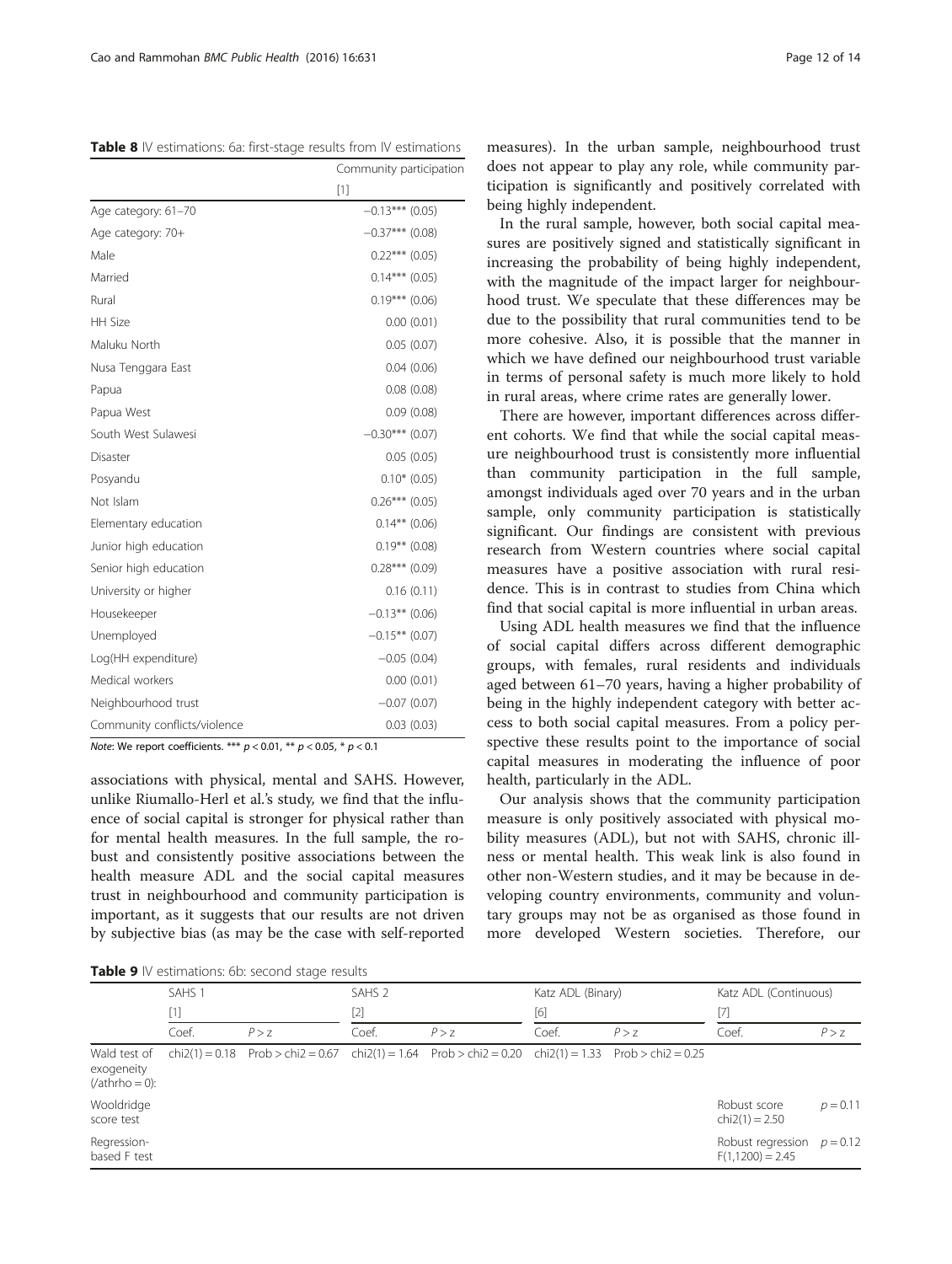<span id="page-12-0"></span>

community participation measure which included memberships of formal organisations may have missed out on other informal types of community networks.

In particular, for self-assessed health measures, our analysis did not find any association between community participation and respondent's self-reported current or future health expectations. However, neighbourhood trust was associated with a significantly lower reported poor current health. Similarly, while there are no statistically significant relationships between chronic health measures and either of our two social capital measures, neighbourhood trust is associated with a significantly lower probability of being depressed.

One of the strengths of our study is that we use an array of health measures (physical, mental and selfassessed) to analyse the links between social capital measures and health in Eastern Indonesian provinces which are among the most vulnerable, and which have among the lowest life expectancies. Our finding of the positive association between social capital measures and health among older individuals is critical in a country whose elderly population is growing at a rapid rate.

The study also has some short-comings. The data are only available for one year. This has meant that we are unable to infer causality between social capital measures and health, so our analysis can only identify associations between social capital measures and health. Next our choice of social capital measures is to some degree influenced by data availability and is by no means comprehensive.

# Conclusion

The influence of social capital on the health of individuals is well documented in the literature from developed countries. There is, however, limited empirical evidence from developing countries finding a positive association between social capital and health. In this paper we examined the links between measures of social capital and health of older individuals using data from the IFLS-East. Our results suggest that there is a positive association between social capital and several measures of health. However, the precise influence, or lack of it, is likely to depend on the context (rural versus urban), cohort and the type of social capital measure used.

# **Endnotes**

<sup>1</sup>The term community refers here to the enumeration area, which is a geographical area defined by Statistics Indonesia. In this context a community may be part of a village or a neighbourhood in an urban setting. There are 98 unique communities in our sample. <sup>2</sup>

<sup>2</sup>For space considerations, although we included the same explanatory variables as in Tables [3](#page-6-0) and [4](#page-7-0), we only report the marginal effects from the social capital measures in Table [5](#page-8-0).

# Abbreviations

ADL, activities of daily living; IFLS- East, Indonesian family life survey-east; SAHS, self-assessed health status.

#### Acknowledgements

The authors are grateful to RAND Corporation for making the data available to them. We are grateful to the two Referees for their comments.